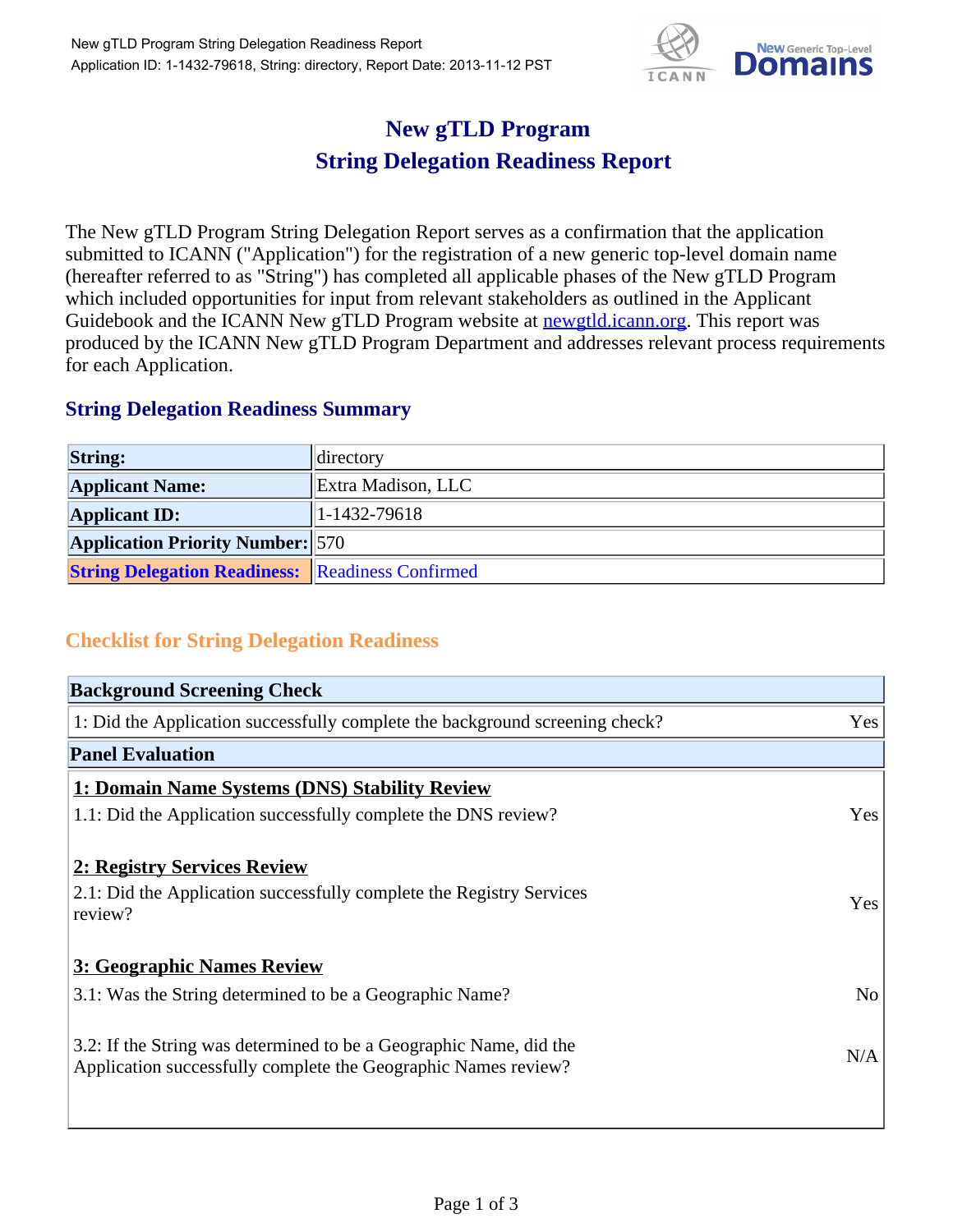

| <b>4: Financial Review</b><br>4.1: Did the Application successfully complete the Financial Capability<br>review?                                                                                                                                                                                                                                             | Yes |
|--------------------------------------------------------------------------------------------------------------------------------------------------------------------------------------------------------------------------------------------------------------------------------------------------------------------------------------------------------------|-----|
| <b>5: Technical Review</b><br>5.1: Did the Application successfully complete the Technical and<br><b>Operation Capability review?</b>                                                                                                                                                                                                                        | Yes |
| <u><b>6: String Similarity Review</b></u><br>6.1: Was the Application determined to not be confusingly similar to other<br>applied for strings, including through String Confusion Objections?                                                                                                                                                               | Yes |
| 6.2: If the Application was determined to be confusingly similar to other<br>applied for strings, including through String Confusion Objections, did the<br>Application prevail in the string contention resolution process (CPE,<br>Auction, and/or Self-Resolution of String Contention via<br>withdrawal/termination of all other members in contention)? | N/A |

| <b>Public Comment Period</b>                                                                                                                                                                   |                |
|------------------------------------------------------------------------------------------------------------------------------------------------------------------------------------------------|----------------|
| 1: Was the public provided an opportunity to submit comments on the Application?                                                                                                               | Yes            |
| 2: Were comments for the Application considered by evaluation panels?                                                                                                                          | Yes            |
| <b>Objection Process</b>                                                                                                                                                                       |                |
| 1: Were objections filed against the Application?                                                                                                                                              | N <sub>0</sub> |
| 2: If objections were filed against the Application, did Applicant prevail in the dispute<br>resolution proceedings for all Legal Rights, Limited Public Interest and Community<br>Objections? | N/A            |
| <b>Governmental Advisory Committee (GAC) Advice</b>                                                                                                                                            |                |
| 1: Did the GAC have an opportunity to provide advice for the Application?                                                                                                                      | Yes            |
| 2: Did the GAC provide consensus GAC advice that the String should not be approved by<br>the ICANN Board?                                                                                      | N <sub>o</sub> |
| 3: If the GAC provided consensus GAC advice to the ICANN Board, did the ICANN Board<br>(or New gTLD Program Committee) accept the GAC advice?                                                  | N/A            |
| <b>Accountability Mechanisms</b>                                                                                                                                                               |                |
| 1: Was the Application the subject of a complaint or review through one of ICANN's<br>accountability mechanisms (Reconsideration or Independent Review)?                                       | N <sub>o</sub> |
| 1.1: If yes, did the BGC, ICANN Board or New gTLD Program Committee determine that<br>the Application should not proceed to contracting?                                                       | N/A            |